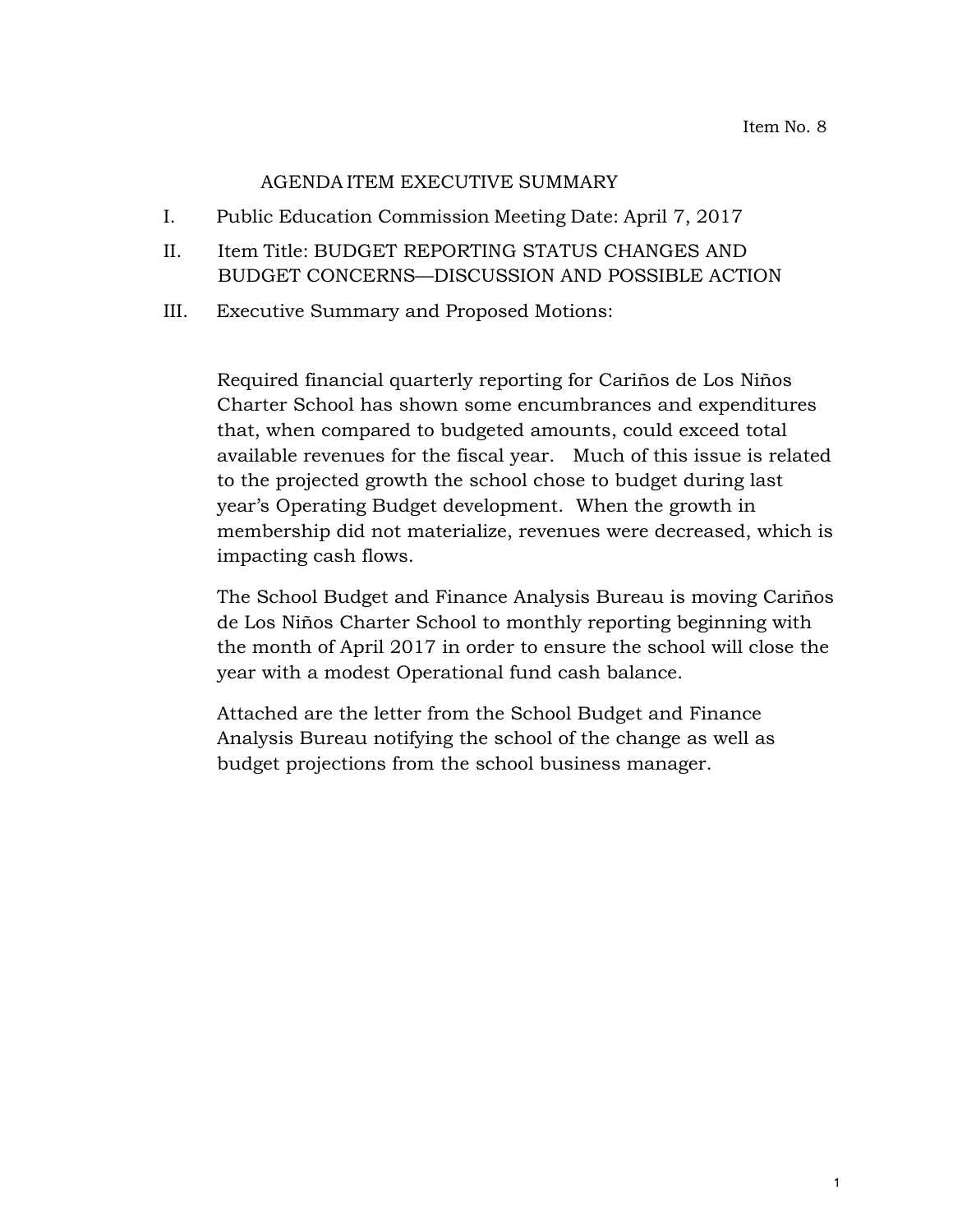- A. Report on Governing Body Changes
	- 1. SAMS Academy
	- 2. North Valley Academy
	- 3. New America School Las Cruces
	- 4. Dzil Ditl'ooi School of Empowerment, Action and Perseverance (DEAP)
	- 5. Cesar Chavez Community School
	- 6. Anthony Charter School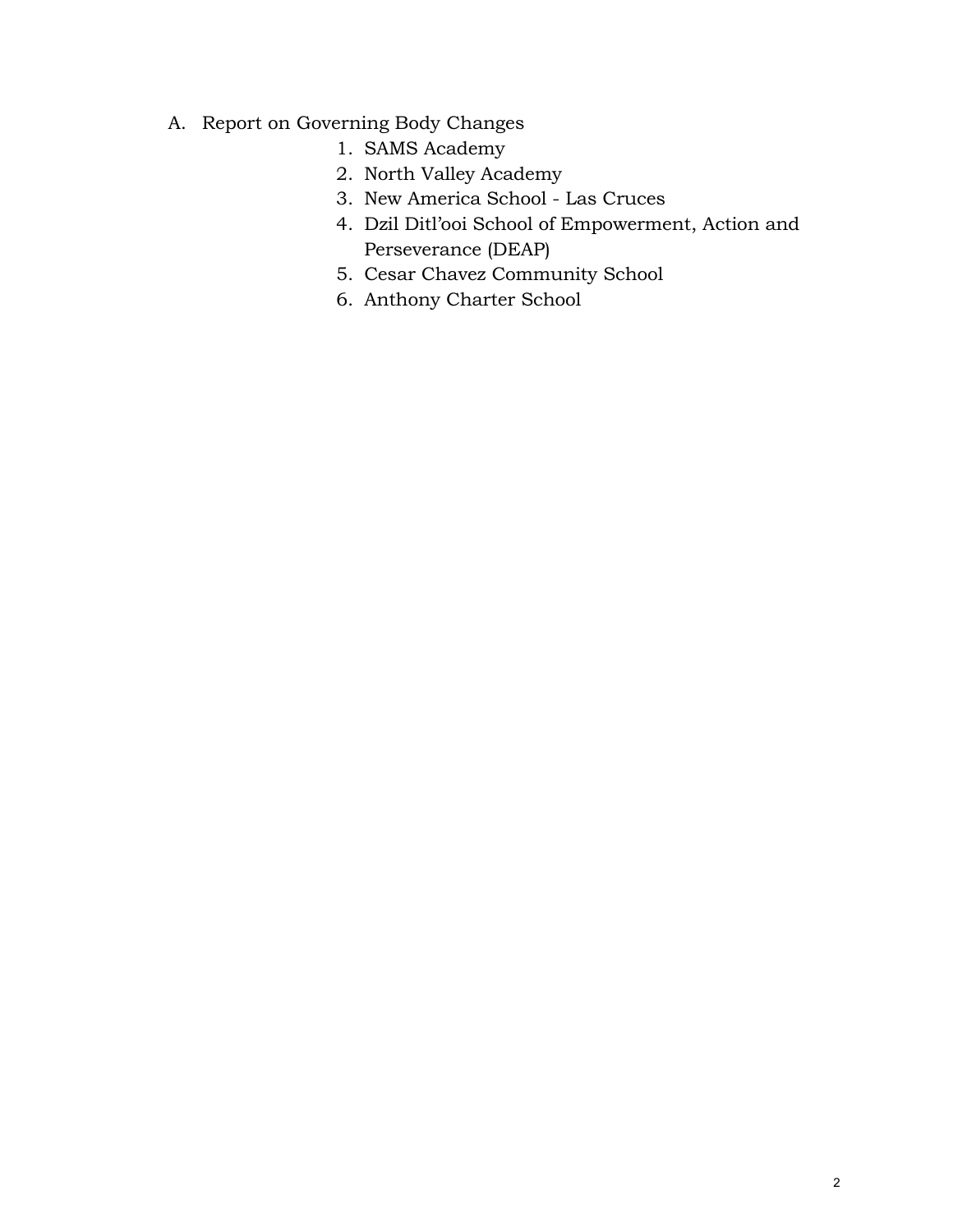- C. Report on School Closures
	- 1. Uplift Community School
	- 2. Sage Montessori Charter School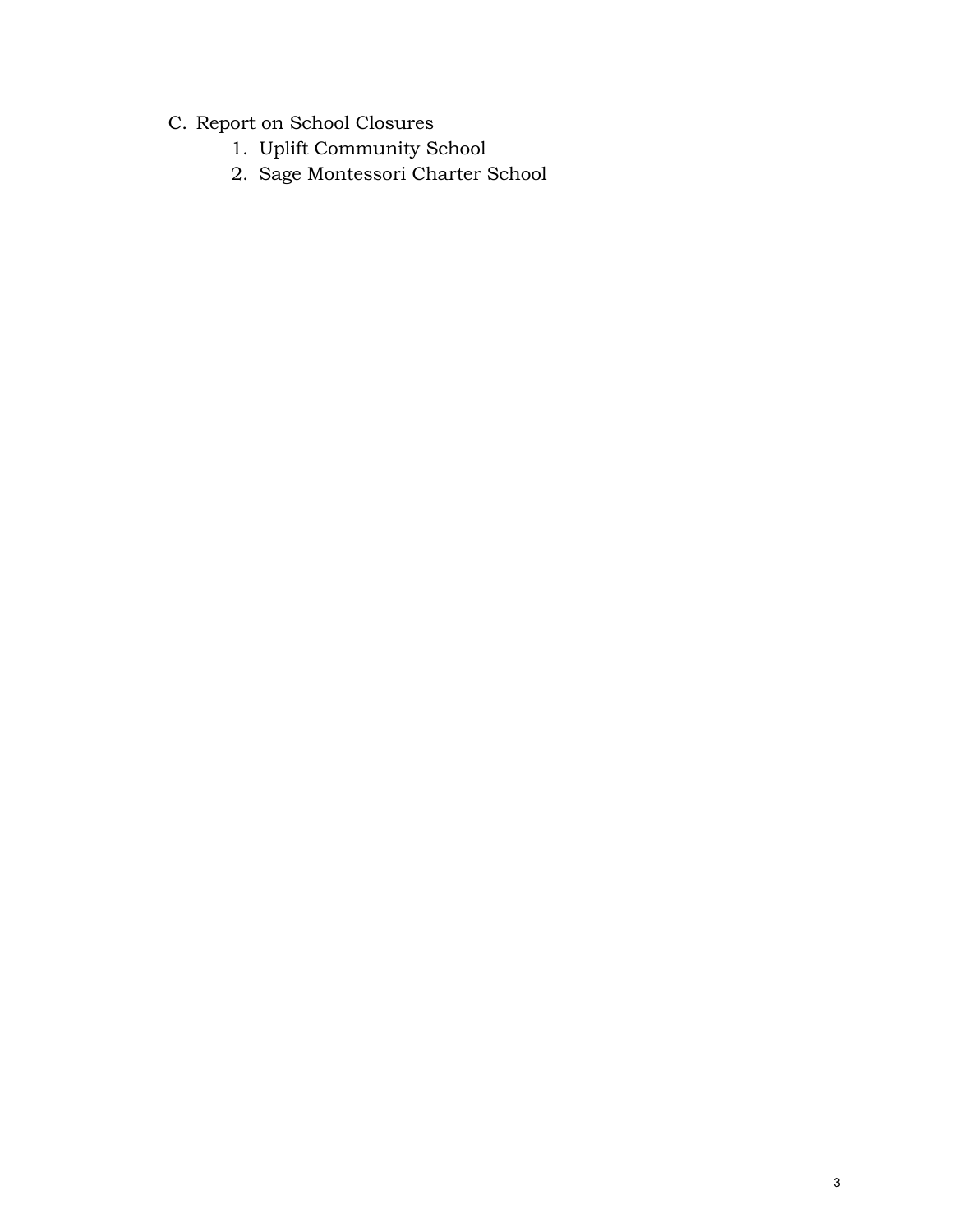

**STATE OF NEW MEXICO PUBLIC EDUCATION DEPARTMENT 300 DON GASPAR SANTA FE, NEW MEXICO 87501-2786 Telephone (505) 827-5800 [www.ped.state.nm.us](http://www.sde.state.nm.us/)**

HANNA SKANDERA SECRETARY OF EDUCATION  SUSANA MARTINEZ G OVERNOR

March 22, 2017

Mr. Vernon Jaramillo, Head Administrator Mr. Michael Vigil, School Business Official Cariños de Los Niños Charter School P.O. Box 130 Espanola, NM 87532

Dear Mr. Jaramillo and Ms. Vigil:

Required financial quarterly reporting for Cariños de Los Niños Charter School has shown some encumbrances and expenditures that, when compared to budgeted amounts, could exceed total available revenues for the fiscal year. Much of this issue is related to the projected growth the school chose to budget during last year's Operating Budget development. When the growth in membership did not materialize, revenues were decreased, which is impacting cash flows. We have instructed the school business official, as part of its financial reporting verification, to conduct all outstanding budget maintenance, including ensuring that budgeted encumbrances and expenditures are tied to the decreased revenue amount. The School Budget and Finance Analysis Bureau is moving Cariños de Los Niños Charter School to monthly reporting beginning with the month of April 2017 in order to ensure the school will close the year with a modest Operational fund cash balance.

The school will be required to submit each month the following reports: revenue report; expenditure report; tax levy receipt report (generally not applicable to charter schools such as yourself); and cash report. The focus of the school's monthly reporting for the rest of the fiscal year will be on ensuring cash flows allow for a net positive position at year end and on ending the year with a modest cash position. We strongly urge Cariños de Los Niños Charter School to adopt a more conservative approach to membership projections and the budgeting of growth units in the future to ensure that cash flows are not negatively impacted. At such time when we are satisfied that the school no longer needs the more frequent monitoring, the school's reporting status may change to submitting reports each quarter.

Sincerely,

David Craig **Director** School Budget and Finance Analysis Bureau Public Education Department O (505) 827-6537 C (505) 670-2608 [David.Craig@state.nm.us](mailto:David.Craig@state.nm.us)